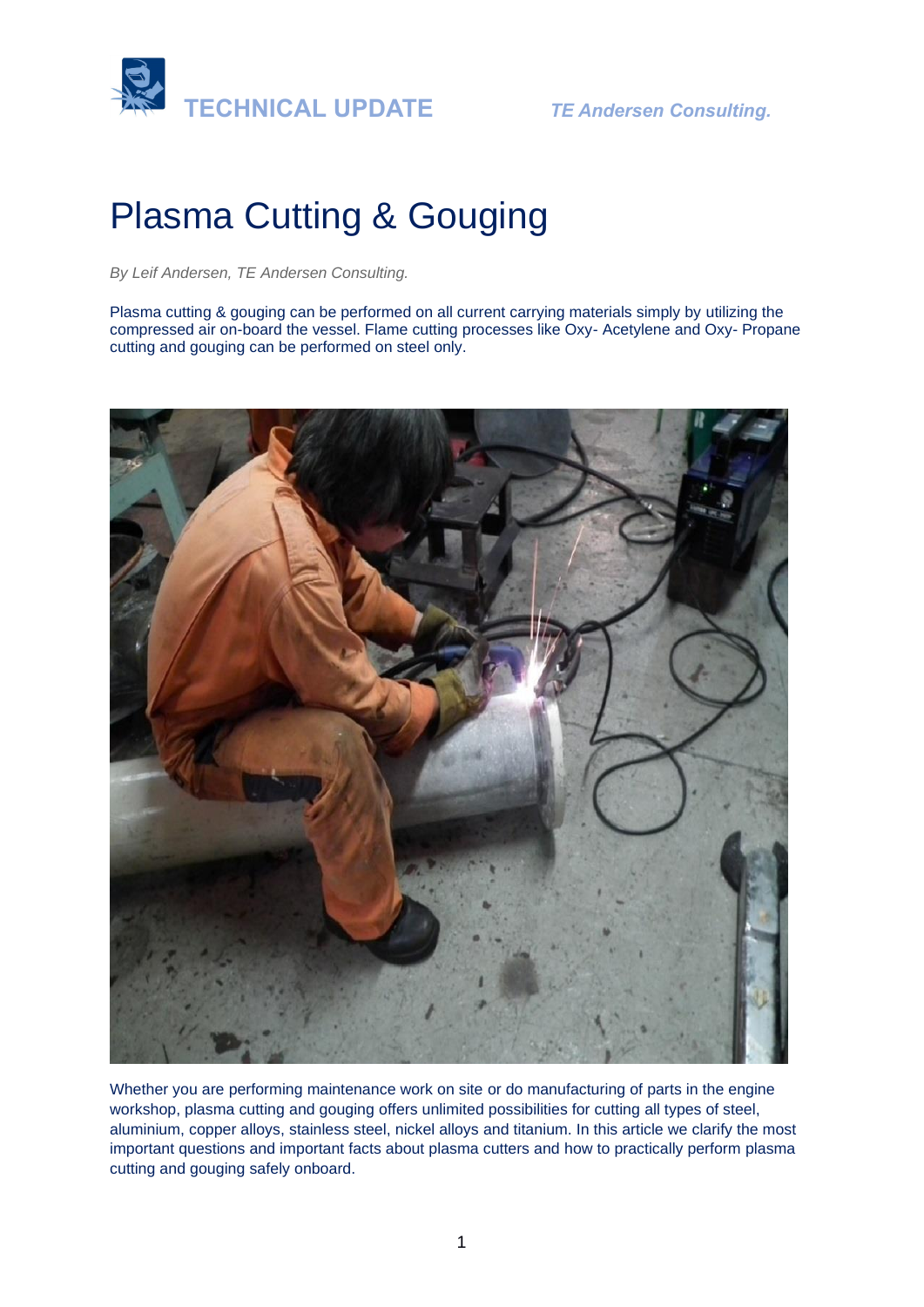

# **Background**



Why is it that we only can use the flame cutting processes on steel? In order for a metal to be cut by flame (oxy-acetylene/ oxy-propane) the following must apply:

- The melting point of the metal must be above the ignition point of the metal. This is ok for steel that can be ignited at 900 °C (1652°F) and melt at 1550 °C (2822°F). This is not the case for Cast Iron that will melt before ignition point have been reached.
- The metals oxides (all metals form an oxide with oxygen in air that we refer to as rust) should melt before the metal itself. This is not the case for Aluminum that melts at 658 °C (1216 °F) but the aluminum oxides melt at 1926 °C (3500 °F).
- The heat produced by the combustion of the metal with oxygen must be sufficient to maintain the flame cutting operation. Aluminum and copper are good thermal conductors that fast transport the heat away from the cutting location.
- The thermal conductivity of the metal must be sufficiently low to bring the material to its ignition temperature. The same problem as above condition apply.
- The metals oxides formed during cutting must be sufficient fluid so as not interrupt the cutting operation. Cast iron have a thick sluggish silicate oxide that makes an oxy-acetylene cut difficult to maintain. Non-ferrous metals such as aluminum and copper also have refractory oxides (oxides that are chemically and physically stable at high temperatures) coverings, which prohibit normal flame cutting. Stainless steel cannot be flame cut with standard flame cutting equipment and technique because of the refractory chromium oxide.

Steel fulfil all the above conditions so it can be flame cut.

In Plasma cutting only one condition must apply in order to perform cutting:

• The metal must be electric conductive.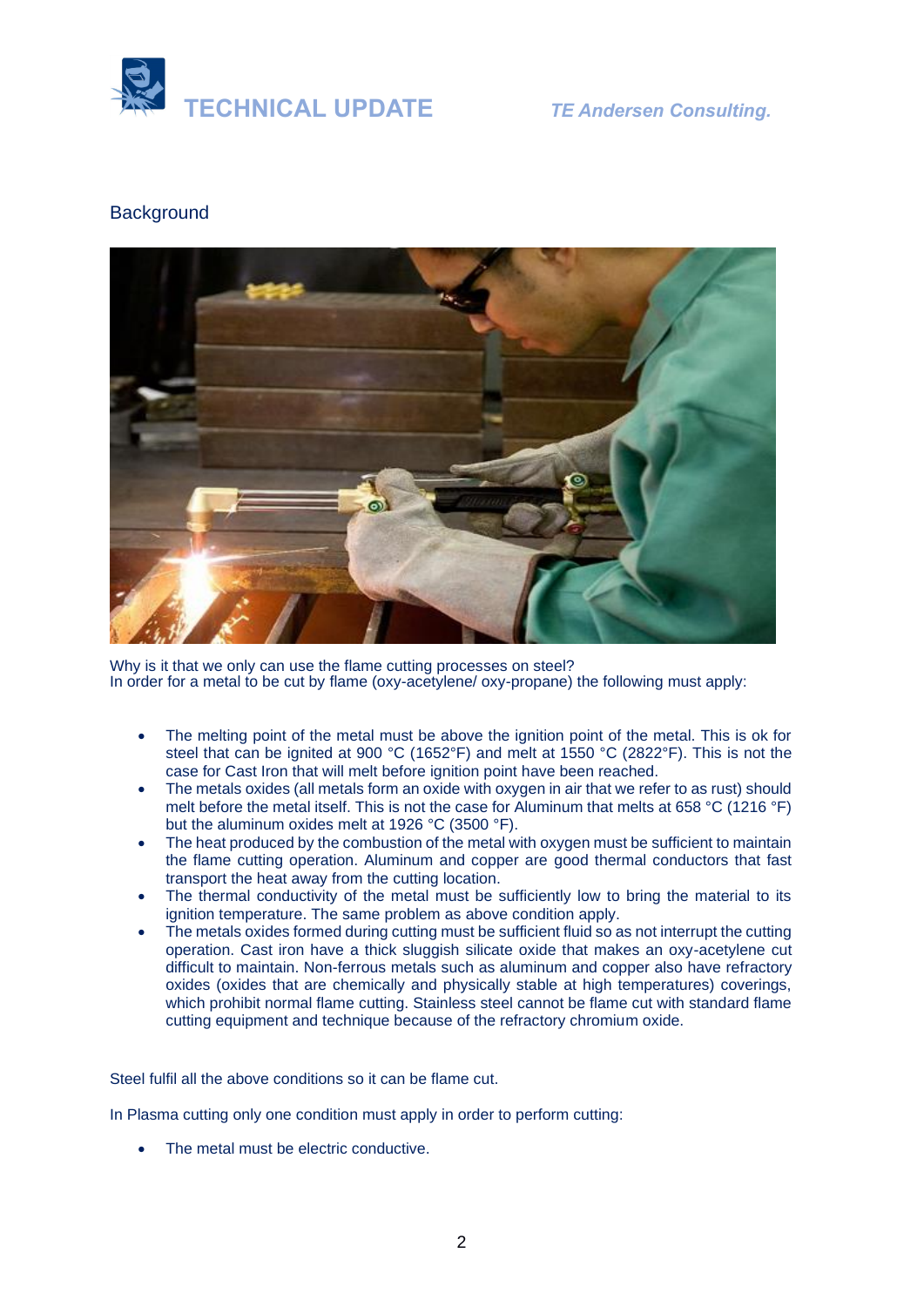



Plasma is the fourth state of matter. We normally think of the three states of matter as Solid, Liquid and Gas. For the most commonly known element water, the three states are Ice, Water and Steam. The significant difference between these states relate to the energy level. If we add energy in the form of heat to ice, the ice melts and the result is water, a liquid. If we add more energy to water, it vaporizes to steam, a gas. If we add more energy to the gas, it becomes ionized gas, Plasma gas. The gas has become electric conductive. At a temperature of between 2000 °C (3600 °F) and 10000 °C (18000 °F) a process of ionization and dissociation of the gas molecules takes place.



The molecules are split in molecular and atomic ions and free electrons. When this happens, the gas, which has now become plasma, is electrically conductive because free electrons are available to carry current. A plasma torch uses an alloy copper nozzle to constrict the ionized gas stream to focus the energy to a small cross section. The gas flowing through the nozzle also serves as a medium to remove the molten metal heated by the ionized gas. Approximately 30% of gas is actually ionized (under optimum conditions) while the remaining 70% of the gas stream is used for material removal and cooling.

#### Plasma cutting/ gouging machine

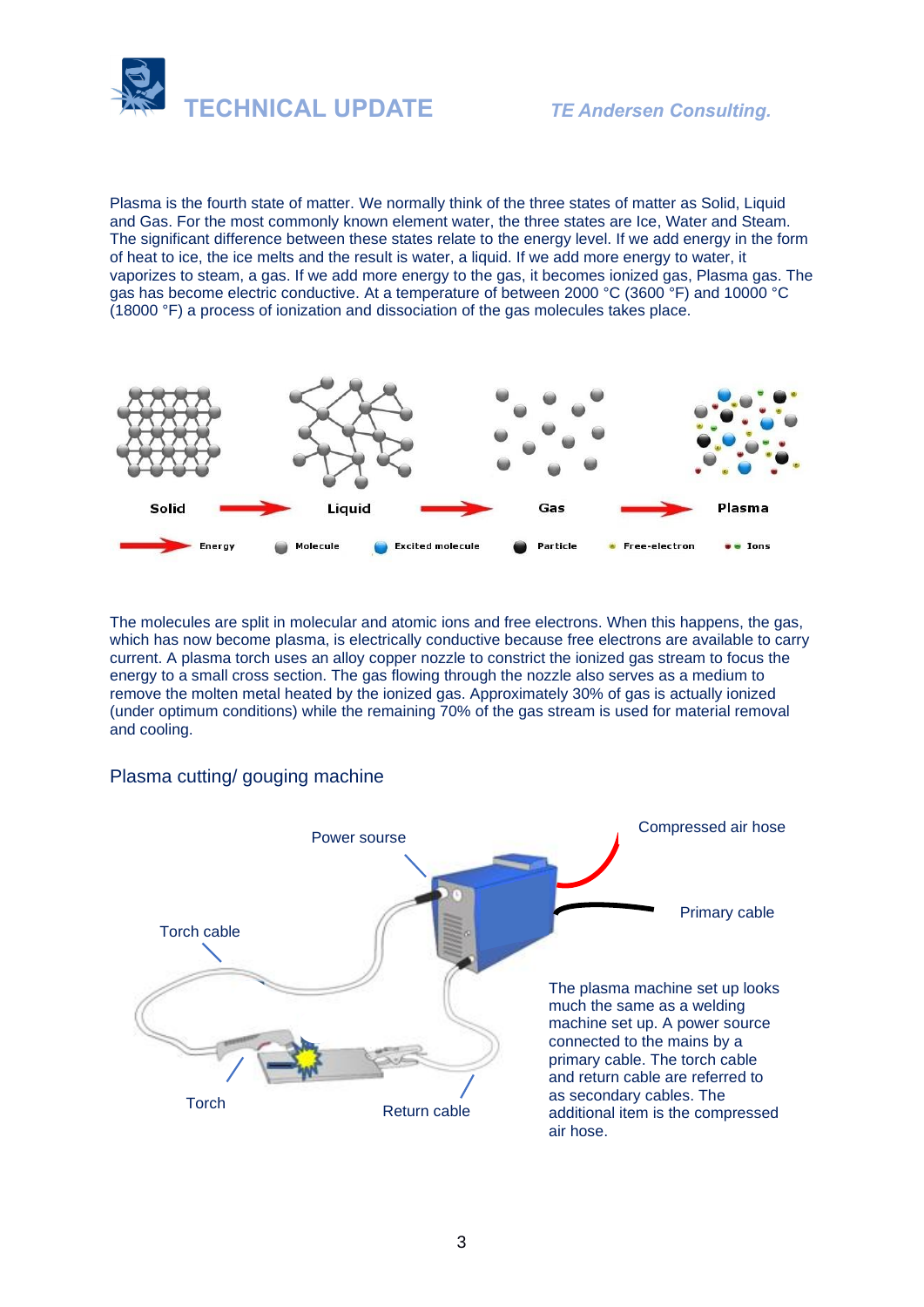

# The power source function

– Converting AC input from the mains to constant current DC output. The open circuit voltage is typically in the range of 240 to 400 VDC. The output current (amperage) determines the speed and cut thickness capability of the system. The power supply is also to provide the correct energy to maintain the plasma arc after ionization.

– Safety Circuit to prevent accidental contact with the high open circuit voltage.

– Air flow Control. The power source is to provide the correct air pre-flow, pressure during cutting, and post-flow after cutting for cooling the torch, Water separator and filter is normally included to ensure clean, dry air.

# The Plasma Torch



These items are consumed over time during use and must be replaced. The electrode is connected to the negative side of a DC plasma power source. The nozzle is connected to the positive side for arc start, but is electrically isolated while cutting as the work piece is the positive side connected to the power source through the return cable.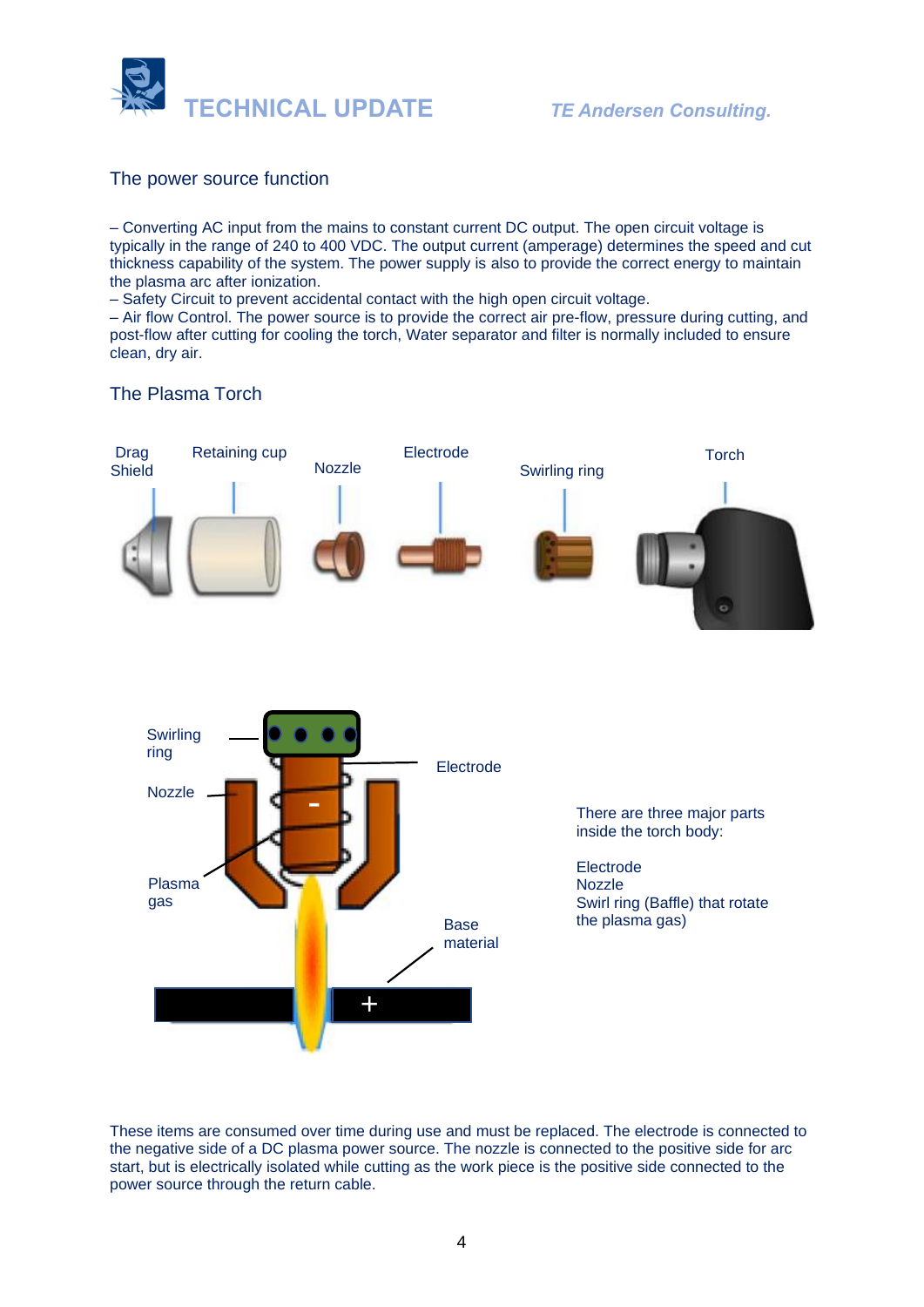



The plasma cutter electrode:

The purpose of the electrode is to provide a starting point for the cutting arc. The electrode is made of copper with an insert of pure hafnium (Hf), the shiny button at the centre of the electrode. Hafnium is used because it releases electrons very easily and is resistant to oxygen from the air. Electrode consumption may be higher with compressed air than with pure nitrogen. When the hafnium insert is consumed, the electrode must be replaced. Replace the electrode if hafnium insert has a pit deeper than 2mm (1/16").

The swirl ring (baffle) made of a high temperature plastic, assists cutting in many ways. To begin with, gas swirling helps cooling. Swirl gas improves cut quality. If plasma jet is not swirling, both kerf sides would be bevelled, sometimes to an extent that makes work-pieces useless. Some plasma cutting equipment swirls the gas in a clockwise direction, others in a counter clockwise direction. Check the manufacturer's manual; the direction of flow will indicate which side of the cut will be bevelled.

The purpose of the nozzle is to constrict and focus the plasma arc. Constricting the arc increases the energy density and velocity. The tips are made of copper, with a specifically sized hole in the centre of the tip. Tips are sized according to the amperage rating of their respective torch. Replace nozzle if opening is deformed or 50% oversize. To ensure maximum cutting performance, replace the electrode and nozzles at the same time.



The retaining cup serves two functions. First, it holds the other consumable parts firmly in place. Second, it insulates and keeps the other consumable parts from making contact with the work piece.

The drag shield is constructed so that the required standoff is maintained inside the torch. Using drag cutting consumables allows the operator to drag the torch on the work piece while cutting at full output, which increases operator comfort and makes template cutting easier.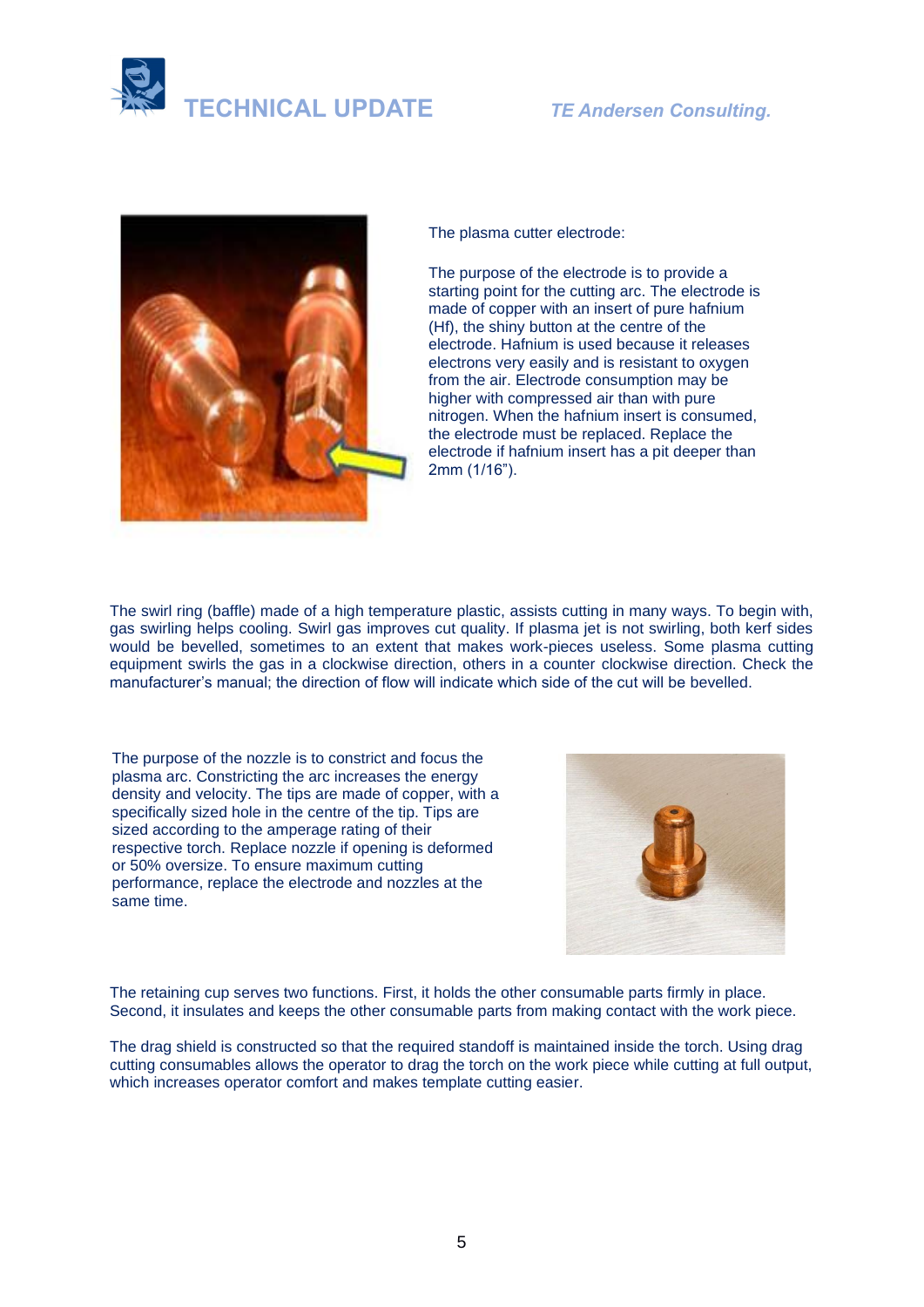

## Arc Starting methods

Air is a good insulator, and plasma cutting requires that air is ionized in order to establish the current flow needed to form a plasma.

**High frequency start.** (1) In this method the arc starts without contact with the workpiece in a threestep process. (2) A high voltage spark briefly ionizes the air within the torch head. This makes the air conductive and allows the "pilot arc" to form. The pilot arc forms within the torch head, with current flowing from the electrode to the nozzle inside the torch head. The pilot arc burns up the nozzle, a consumable part, while in this phase. (3) The air then blows the plasma out the nozzle towards the work, providing a current path from the electrode to the work. (4) When the control system senses current flowing from the electrode to the work, it cuts the electrical connection to the nozzle. Current then flows from the electrode to the work, and the arc forms outside the nozzle. Cutting can then proceed, without burning up the nozzle. Nozzle life is limited by the number of arc starts, not cutting time. This method makes starting easy, but there is a penalty: high frequency can interfere with computers and other equipment. If the environment onboard involves sensitive PLC or PC controlled equipment, it's important to choose alternate starting methods that eliminate that potential problem.

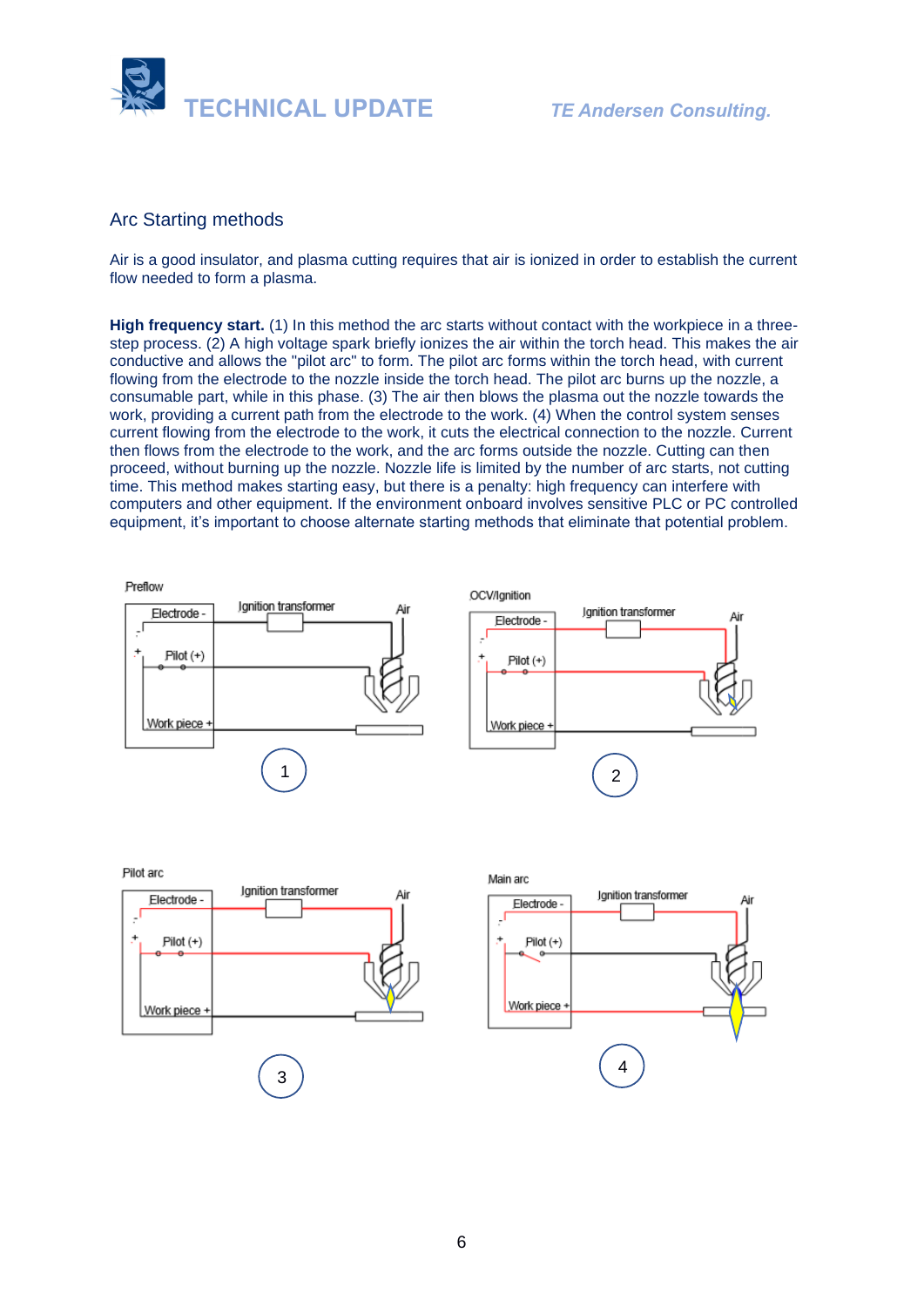

**Lift arc method (blowback start).** This method uses a DC positive nozzle with a DC negative electrode inside. (1) Initially, the nozzle and the electrode physically touch. When the trigger is pulled, current flows between the electrode and the nozzle. (2) The plasma gas (compressed air) builds up pressure and the electrode and nozzle are forced apart, which causes an electrical spark that converts the air into a plasma jet. (3) As the electrode pulls away from the nozzle, a pilot arc is established. (4) The transfer from pilot to cutting arc occurs when the pilot arc is brought close to the work piece. This transfer is caused by the electric potential from nozzle to work.



# Pilot Arc Control Methods

On some power sources the pilot arc remains on even after the cutting arc is established. The advantage is that when cutting over a piece of expanded metal, the cutting arc is maintained as the arc moves from one piece of metal to the other. A disadvantage of leaving the pilot arc on at all times during the cutting process is that it can lead to faster consumable wear. Some power sources have ways of controlling the pilot arc so that it is on when needed and can be shut off when not needed. The operator can select the expanded metal position for a continuous pilot arc or the tip saver position where the pilot arc shuts off after the cutting arc is established.

### Plasma gas

Plasma arc cutting gases must have high ionization potential (energy), high thermal conductivity to deliver high heat energy to the work piece, and high atomic weight to produce the energy to blow or push out metal from the cut. Compressed air (approximately 80% nitrogen) with its high ionization potential and density is commonly used to minimize gas costs. Compressed air requires installation of filters or line dryers to remove oil vapours and moisture. The best compressed air onboard will be the control air. All plasma manufacturers include minimum air flow and pressure requirements in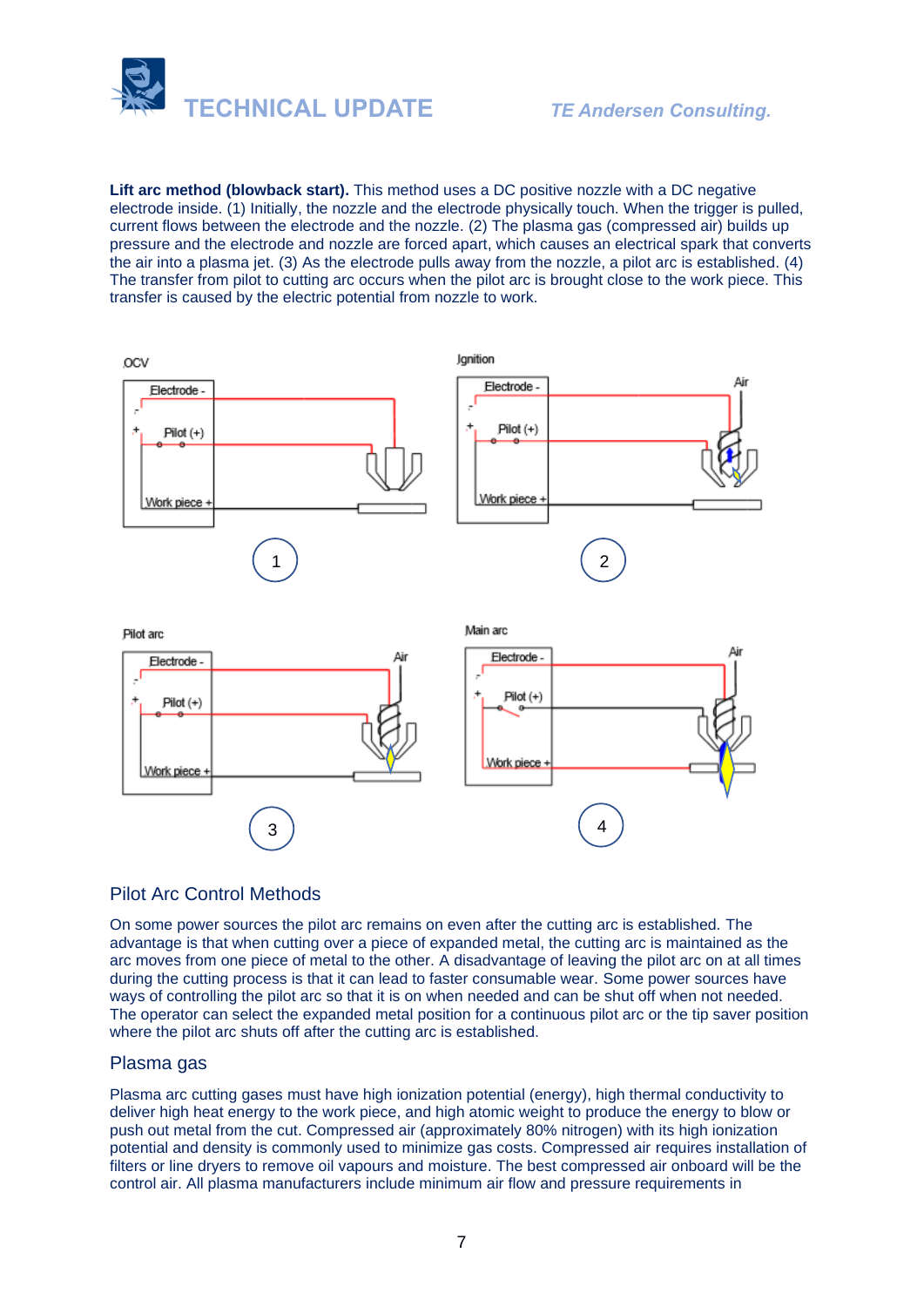

the owner's manual. If you do a lot of cutting, or plan to cut thick plate, we recommend using a compressor that is 1.5 to 2 times the plasma system requirement. The gas pressure and flow rates must be properly set to the equipment manufacturer's recommendation. For general guidance:

Smaller plasma units 10mm (3/8″) steel cutting commonly have air requirements at about 113-142 l/min (4-5 SCFM\*) at 6- 8bar (90-120 Psi\*\*).

Medium-sized plasma units 16 -19mm (5/8″-3/4″) steel cutting take about 170 l/min (6 SCFM) at 6- 8bar (90-120 Psi).

Heavy-duty plasma units 19-24mm (3/4″-1″) steel cutting will need about 198-227 l/min (7-8 SCFM) at 6- 8bar (90-120 Psi).

\*SCFM =Standard cubic feet per minute. \*\*PSI=Pounds per square inch.

The gas supply piping and hoses to the cutting unit must be of sufficient size to carry the pressure and gas volume required. Use a minimum 10mm (3/8") ID (inside diameter) piping or hoses to provide the necessary pressure and volume of gas to the power source. If the piping or hose is more than 12m (40 feet) in length, use a minimum 12mm (1/2") ID.

Many plasma cutters have built-in regulators with air filters, but good practices call for additional filters and separators on the gas supply to remove water or other contaminants. Remember that water is highly conductive, and if water enters the torch, it can cause internal arcing that can damage the torch.

#### Cutting technique

With a hand-held torch there are two methods for starting the cut: edge starts and pierce starts.

To use an edge start, place the torch directly over the edge of the work piece. With the tip centred on the edge of the metal, start the arc and begin moving the torch along the cut line. Keep the torch at approximate 90-degree to the work surface.





Assist yourself by using a straight bar or angle iron to rest the torch towards when doing straight cuts. Instead of drag-shield, you can also use a roller guide to maintain a consistent standoff. It makes cutting straight line with a handheld plasma cutter easy.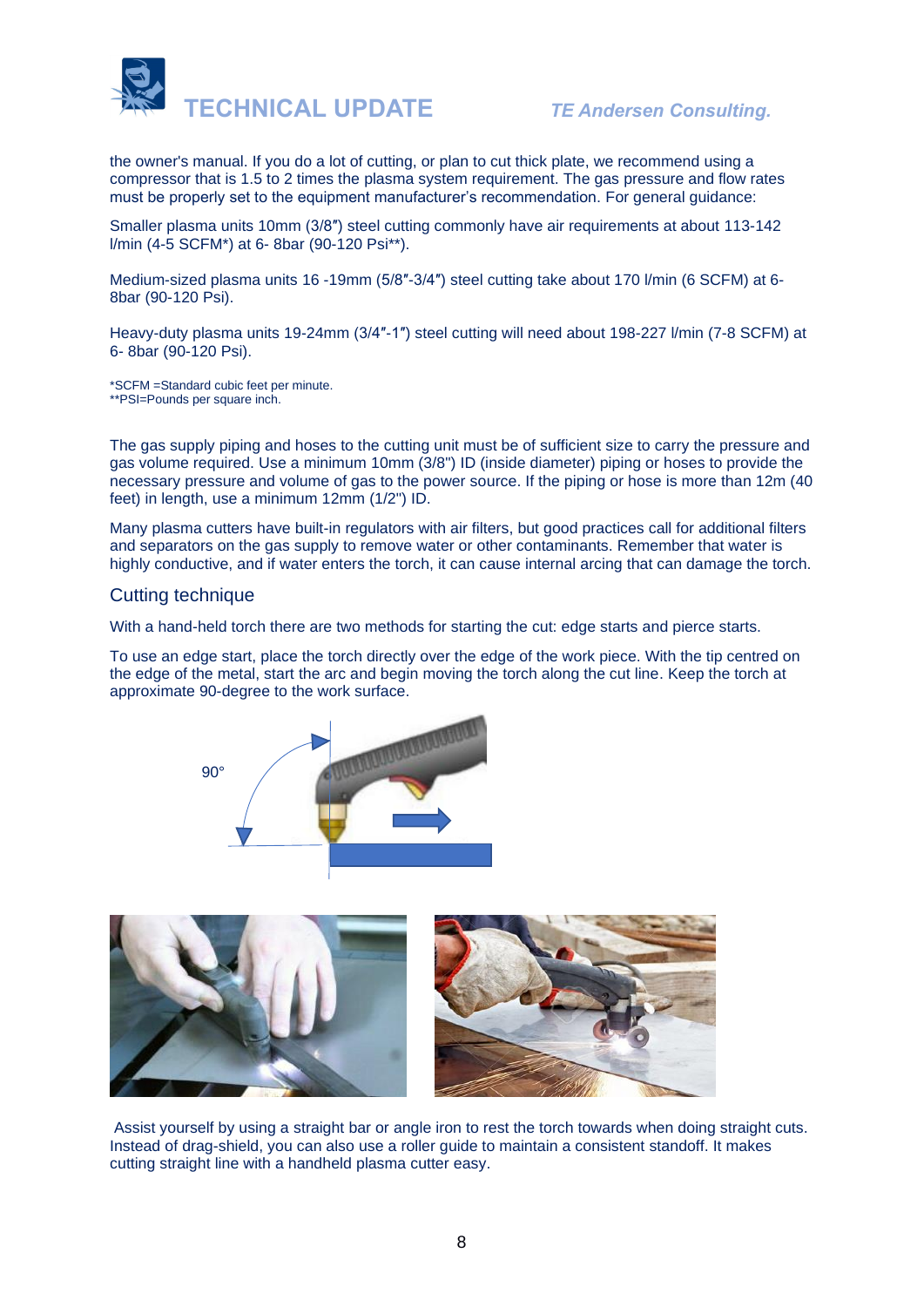



Pierce cuts are a little more difficult. The torch will need to be angled slightly over the starting point. This will prevent the molten metal from the beginning of the cut from being blown back into the tip and electrode.

Once the cutting arc has pierced through the metal, move the torch to a vertical position and continue along the cut line. The thicker the metal, the longer it will take the cutting arc to pierce through the metal.

The process of piercing a hole in the metal will cause a blow hole that is wider than the normal kerf, so the initial pierce should be done in the scrap portion of the part not on the cut line. Whenever possible, directly centre the nozzle orifice over the edge of the workpiece and do the edge start.

### Gouging technique

There will normally be a need to change some of the consumables in the torch when going from cutting to gouging. The technique for plasma arc gouging requires the torch be angled 30° to 40° from the base metal surface. This torch angle and the speed of travel will determine the gouging depth. It is important that not too much material is removed in a single pass. It is better to remove by gouging to the required depth and width by using multiple passes. To remove old or imperfect welds, use a gouging tip. The hole on a gouging tip is three to four times wider than a regular tip. Its cone shape pushes out the plasma arc, which can remove more material than the constricted orifice of a regular tip. Gouging may be used for edge preparation (U-groove), removal of welds, or discontinuities in welds, and it may be used in all positions. The current, travel speed, standoff distance, lead angle, and tip size will determine the amount of material removed and the profile of the gouge.



You can use the shield cup body with either the gouging shield cap or the shield deflector. Also, you can use the single piece shield cup.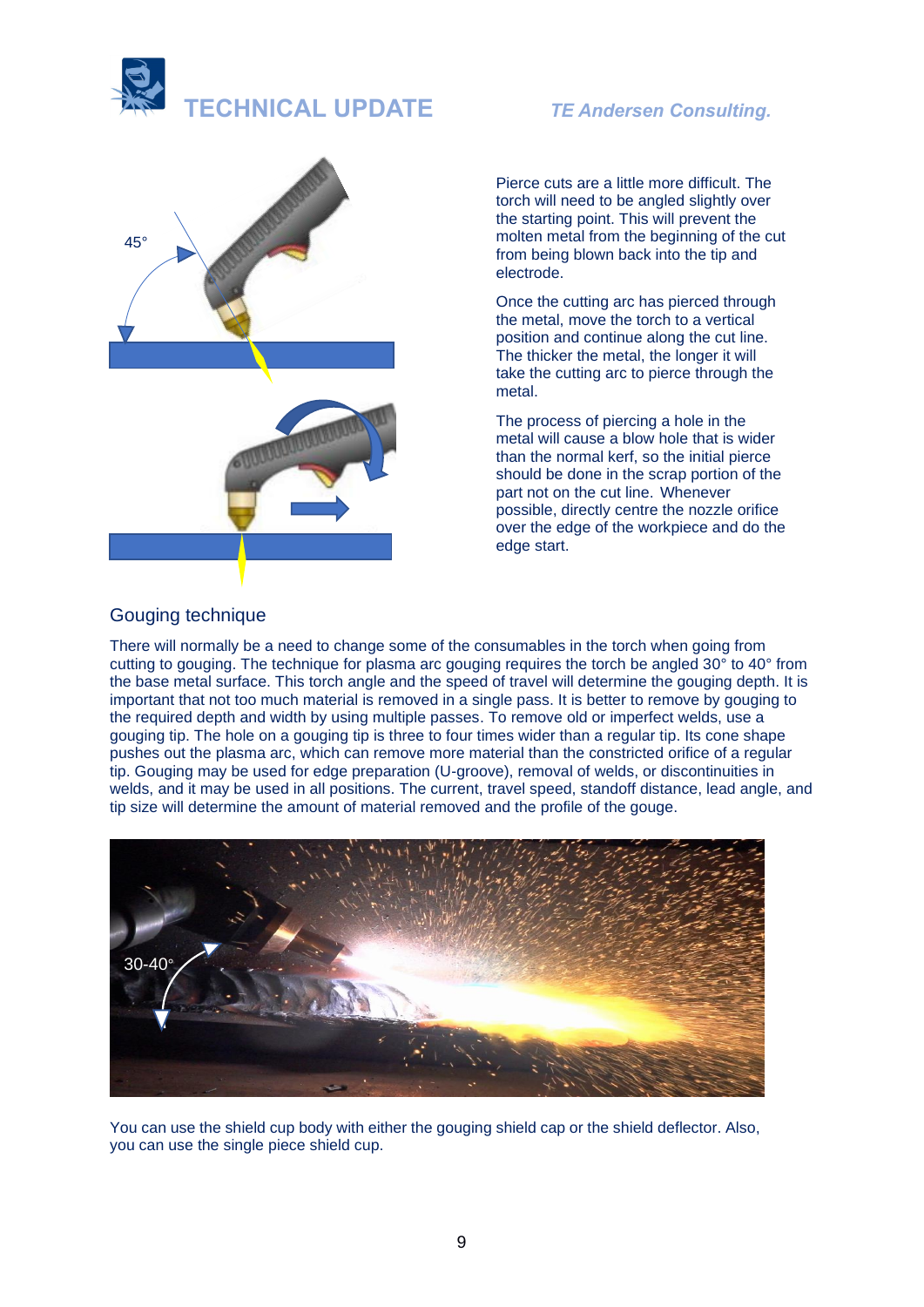

#### Limitations to plasma cutting.

Oxy- acetylene may still be the preferred process for steel applications. Oxy- acetylene torch cutting operates independent of electrical power or compressed air and can also cut thicker sections of steel > 25mm (1 inch) more quickly than plasma cutting.

### What type of plasma machine to choose?

Specify the thickness of the metal most frequently cut.

Most plasma cutting power sources are rated on their cutting ability and amperage. If you most often cut metal less than 6mm  $(\frac{1}{4})$  thick, you should consider a lower amperage plasma cutter. If you most frequently cut metal that is above 6mm (½") in thickness, look for a higher amperage unit.

Plasma cutters operating at the limit of their current capacity may make poor quality cuts. Instead, you may get a severe cut which barely makes it through the plate and leaves behind dross or slag. Every unit has an optimal range of thickness. Make sure it matches up with what you need. In general, a 6mm (¼") machine has approximately 25 amps of output, a 12mm (1/2") machine has a 50-60-amp output while a 19- 24mm ( $\frac{3}{4}$ " - 1") machine has 80- or 100-amps output. If you want to use the plasma cutter also for gouging you will need an 80- or 100-amp machine.

Like welding equipment, the duty cycle is important for continuous cutting. Duty cycle is simply the time you can continuously cut before the machine or torch will overheat and require cooling. Duty cycle is rated as a % of a 10-minute period. For example, a 60% duty cycle at 50 amps means you can cut with 50 amps output power continuously for 6 minutes out of a 10-minute period. The higher the duty cycle, the longer you can cut without downtime.

Look for a machine that provides a quick, positive transfer from pilot to cutting at a large transfer distance. These machines will be more forgiving to the operator and will better support gouging, essential for proper fit-up in heavy plate gouging.

Many users operate their plasma cutter for a variety of cutting applications and need to move the machine around onboard from site to site. Having a lightweight, portable unit and a means of transportation for that unit - such as an undercarriage or shoulder strap can make all the difference. Additionally, if deck space in a work area is limited, having a machine with a small footprint is valuable. If portability is essential, consider units which offer storage for the work cable, torch and consumables.

Protected controls are a must for many hard-use environments. Some machines offer a protective cage around the air filter and other integral parts of the machine. Filters are important because they ensure oil is removed from the compressed air. Oil can cause arcing and reducing cutting performance.

Look for a plasma cutter that has a big, easy-to-read control panel that is user-friendly. A welldesigned panel allows a user with limited experience to pick up a plasma torch and be productive quickly. A machine with settings and procedures clearly printed on the unit will help with set-up and troubleshooting. Ergonomics are important for hand-held units. How does the torch feel in the hand? Comfort reduces operator fatigue and promotes cleaner, faster cuts.

Make sure the plasma machine can work towards the voltage and frequency onboard. When selecting a plasma cutting machine, it is important that one take into consideration the number of phases (1 phase or 3 phase), voltage (115, 230, 380, 440V) and frequency (50 or 60 Hz) on the receptacle the plasma machine is to be connected to. Some modern plasma cutters are dual phase, voltage and frequency and will automatically adapt.

The machine manufacturer/supplier should be able to provide a world vide service and the ability to provide necessary spares.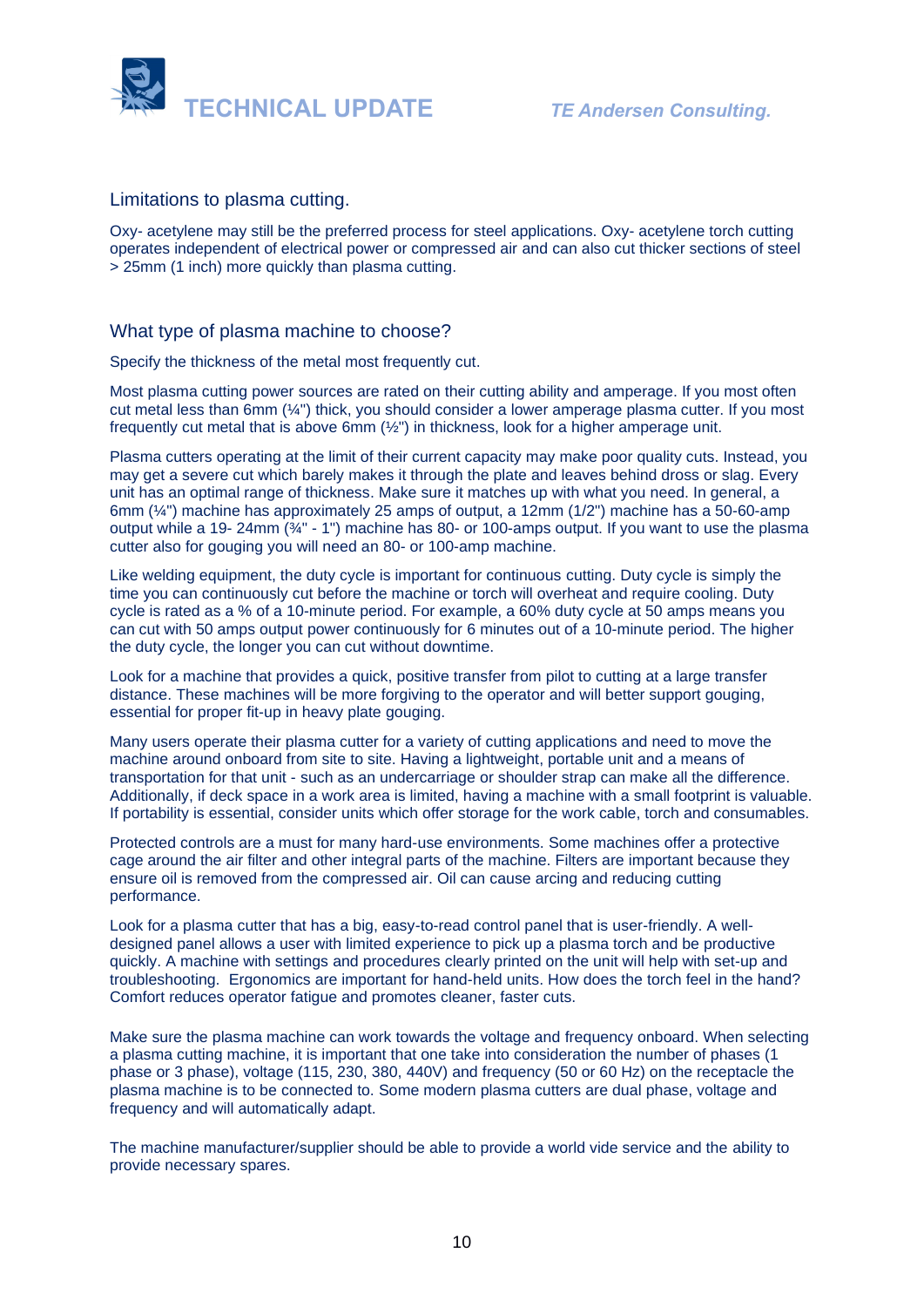

### Hidden cost: consumable cost /consumable life

Plasma cutting torches have a variety of consumable items that require routine replacement. For hand-held torches, the retaining cap, shield, nozzle, electrode and swirl ring are easily replaced and should be swapped out as cutting performance deteriorates, rather than at the point of failure. It's a hidden cost. Look for a manufacturer that offers a machine with the fewest number of consumable parts. A smaller number of consumables mean less to replace and more cost savings. Look in the manufacturer's specifications for how long a consumable will last - but be sure when comparing one machine against another that you are comparing the same data.

#### Plasma cutters with built-in air compressor

The smaller range plasma cutters are by some manufacturers supplied with a built-in compressor. This can be a convenient feature if compressed air is not available or if the compressed air does not have sufficient quality. NB. The compressor will add weight to the plasma cutter. On to that comes that most ships have easy access to compressed air making this feature not so interesting after all. Consider if compressed air is available and of sufficient quality (low water content and/or oil) before deciding.

#### **Safety**

As it is with any cutting or welding process, safety is the prime consideration. The equipment owner's manuals will provide safety recommendations that must be followed. The plasma arc emits intense visible and invisible radiation (ultraviolet and infrared). Operators need to be fully clothed with dark leather or woolen clothing. Ultraviolet radiation can cause rapid disintegration of cotton-based clothing. Dark clothing reduces reflection, particularly underneath the welding helmet where reflected ultraviolet burns can occur to the face and neck. To provide adequate protection for the eyes, use filter lenses conforming to ANSI Z49.1

| Arc Current in Amps | <b>Lowest Shade Number</b> | <b>Recommended Shade Number</b> |
|---------------------|----------------------------|---------------------------------|
| Under 40            |                            |                                 |
| 40-60               |                            |                                 |
| 60-80               |                            |                                 |
| 80-300              |                            |                                 |
| $300 - 400$         |                            |                                 |

The table suggested filter glass shades for plasma cutting and gouging.

When cutting thicker materials, it may be necessary to wear ear protection.

Adequate ventilation is required during the plasma arc cutting process due to the brightness of the plasma arc, which causes air to break down into ozone. These fumes must be removed from the work area or eliminated at the source by an appropriate exhaust system. Take the proper precautions to avoid being burned by hot molten material; sparks can travel in excess of 11m (35 feet) during the cutting process. Do not wear any clothing with cuffs or uncovered pockets, and always wear the proper insulated gloves.

Note that plasma cutters work with Low Amperage and High Voltage and therefore need special safety features. The torch connection to the front of the plasma cutter should be according to EN 60974 standard that states that a torch connection should be made so that there is no risk for electrical shock and no possibility to remove the torch without a tool. The torch connection, which is the negative voltage, will if exposed be very dangerous given that the open circuit voltage often exceeds 300VDC and the cutting voltage is approx. 100VDC. The risk to the operator or other personnel is extremely high. The torch must also have the necessary safety features for CE marking like safety circuit to prevent accidental activation of arc when removing the torch consumables. In most plasma cutters the circuit will be broken if the operator unscrews the head to change the consumables.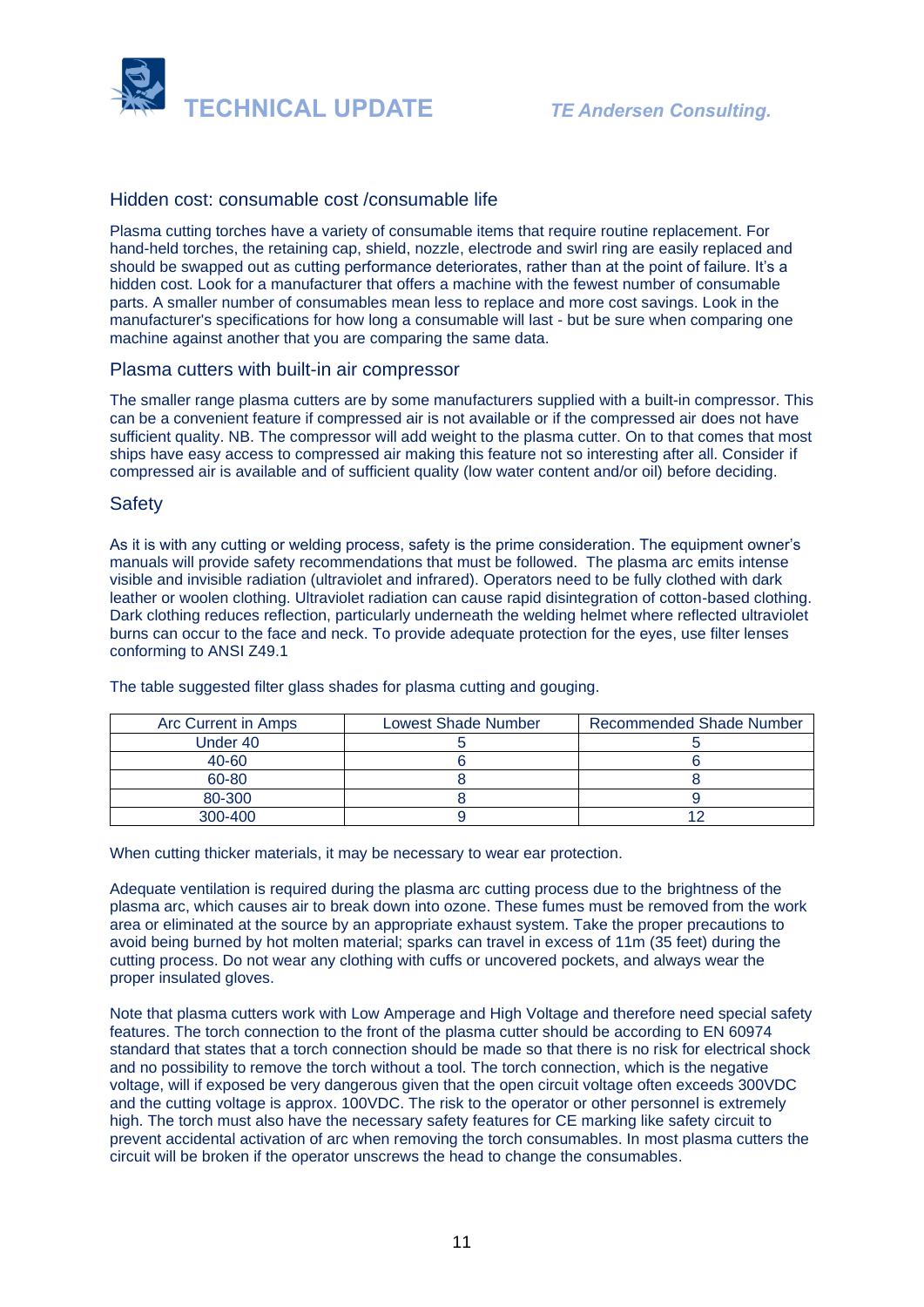



Note safety pins that break the circuit in the moment the shield cup is removed.

Preferably use a plasma torch with a safety catch over the trigger to avoid accidental firing the torch.



Keep longest possible distance between plasma cutters machines front and location where plasma cutting takes place. The machine need cooling and dust from the cutting can be drawn into machines interior if it is placed too close to cutting location.

Avoid using extension cords for the primary cable whenever possible.

The air entering the plasma cutter must be absolutely dry from moisture/ water and free from oil. Plasma cutting systems require clean, dry gas to operate properly. Moisture in the gas line is the cause of many system problems. It can cause shortened consumable life and premature torch failure. To check for moisture in the gas line, set the system to the air set position and hold a piece of paper under the tip. If any moisture appears on the paper, inspect the system for the source of the moisture or install an air dryer in the system.

Use edge starts whenever possible instead of pierce starts. Edge starts improve consumable life since there is less chance for molten metal to be blown back into the tip.

Make sure that location where return clamp is fastened to base material are grinded to secure good electric conductivity.



Try to place the return clamp as close to the cut line as possible. If possible, place the clamp on the workpiece itself. Inspect the cables for loose connections, worn spots, or anything else that might resist the electrical flow. Only secure the return clamp to clean metal for getting the best cutting performance. Grind off the paint or rust before clamping as these may inhibit the flow of electricity.

Every ½ year make sure to remove the plasma machines cover plate and blow through with dry compressed air. This is in order to remove dust and dirt from electric components.